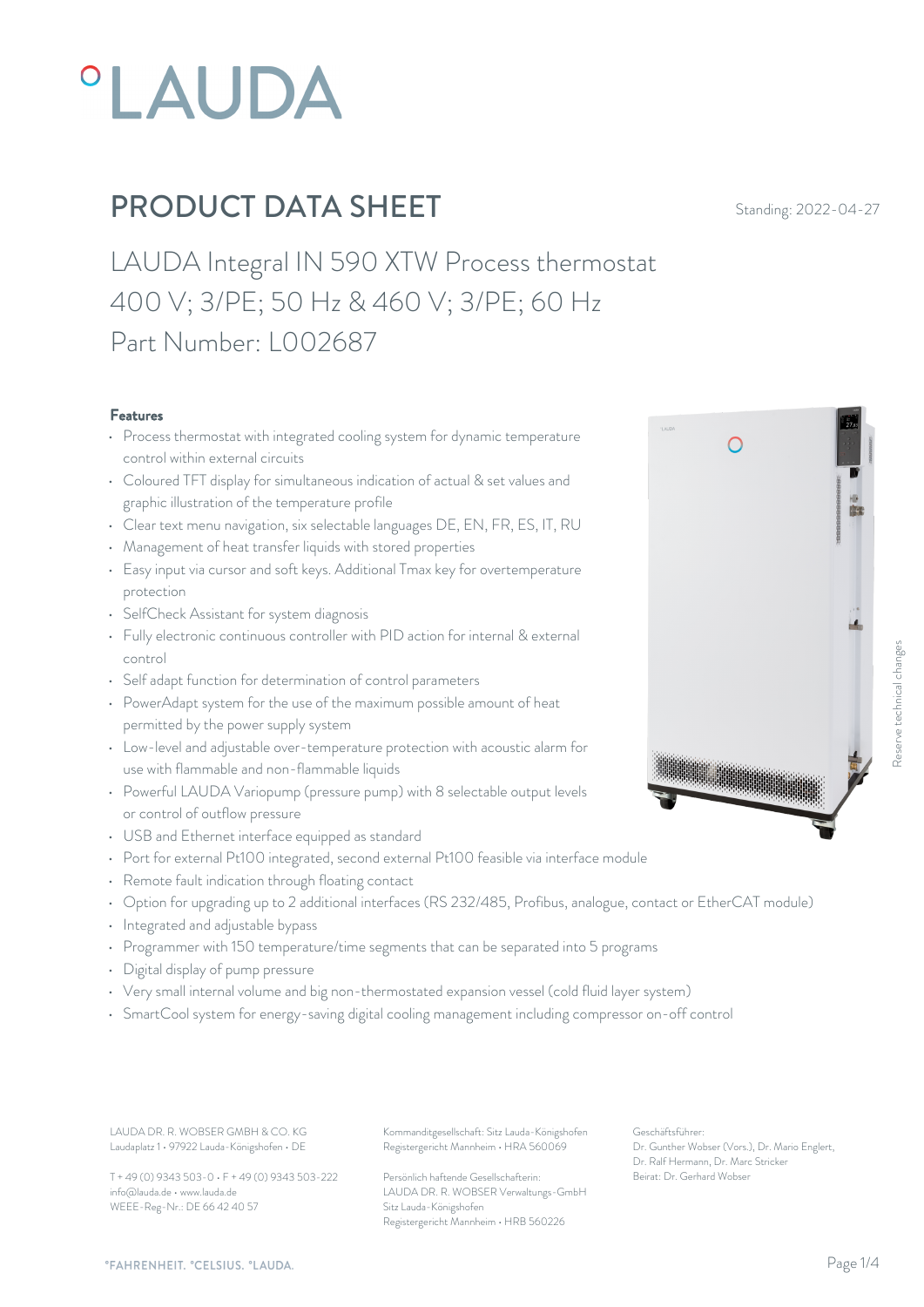

LAUDA Integral IN 590 XTW Process thermostat 400 V; 3/PE; 50 Hz & 460 V; 3/PE; 60 Hz Part Number: L002687

#### Features

- Integrated web server for browser based operation in local area networks via PC, tablet or smart phone, secure data transfer due to authentication procedure and encryption
- Condenser cooling Water
- Utilises traditional refrigerants (HFCs) in accordance with European legislation to control F-gases (EU) 517/2014



Working temperature min. -90 °C 220 °C



Working temperature max.

Laudaplatz 1 • 97922 Lauda-Königshofen • DE

T + 49 (0) 9343 503-0 • F + 49 (0) 9343 503-222 info@lauda.de • www.lauda.de WEEE-Reg-Nr.: DE 66 42 40 57

LAUDA DR. R. WOBSER GMBH & CO. KG Kommanditgesellschaft: Sitz Lauda-Königshofen Geschäftsführer: Registergericht Mannheim • HRA 560069

> Persönlich haftende Gesellschafterin: Beirat: Dr. Gerhard Wobse LAUDA DR. R. WOBSER Verwaltungs-GmbH Sitz Lauda-Königshofen Registergericht Mannheim • HRB 560226

Geschäftsführer: Dr. Gunther Wobser (Vors.), Dr. Mario Englert, Dr. Ralf Hermann, Dr. Marc Stricker Beschäftsführer:<br>Dr. Gunther Wobser (Vors.), Dr. Mario Englert,<br>Dr. Ralf Hermann, Dr. Marc Stricker<br>Beirat: Dr. Gerhard Wobser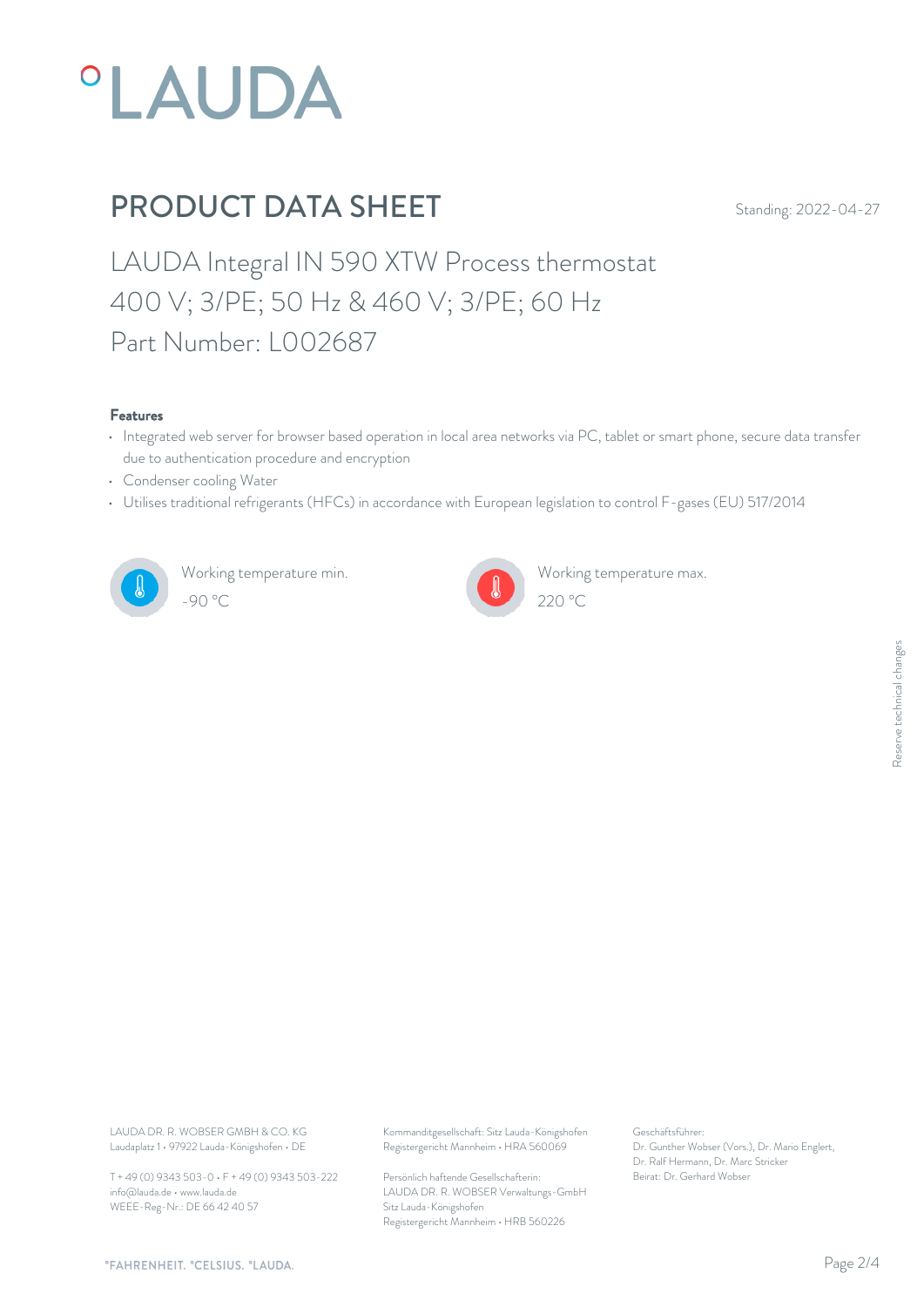

LAUDA Integral IN 590 XTW Process thermostat 400 V; 3/PE; 50 Hz & 460 V; 3/PE; 60 Hz Part Number: L002687

#### Technical Features (according to DIN 12876)

| Working temperature range                     | -90  220 °C         |                                             |  |
|-----------------------------------------------|---------------------|---------------------------------------------|--|
| Ambient temperature range                     | 540 °C              |                                             |  |
| Temperature stability                         | $0.05 \pm K$        |                                             |  |
| Heater power max.                             | 8 kW                |                                             |  |
| Power consumption max.                        | 11 kW               |                                             |  |
| Current max.                                  | 16 A                |                                             |  |
| Pump Pressure max.                            | 3.1 bar             |                                             |  |
| Pump flow rate pressure max.                  | 65 L/min            |                                             |  |
| In / Outlet connection thread (outside)       | $M30 \times 1,5$    |                                             |  |
| Inlet/outlet hose size                        | 3/4"                |                                             |  |
| Filling volume min.                           | 8L                  |                                             |  |
| Filling volume max.                           | 28.6L               |                                             |  |
| Water cooling connection thread (outside)     | $3/4$ "             |                                             |  |
| Recommended cooling water temperature         | 15 °C               |                                             |  |
| Cooling water flow rate                       | 15.8 L/min          |                                             |  |
| Recommended pressure difference cooling water | 3 bar               |                                             |  |
| Pressure difference cooling water min.        | 0.8 <sub>bar</sub>  |                                             |  |
| Max. pressure difference cooling water        | 10 bar              |                                             |  |
| Maximal pressure cooling water                | 10 bar              |                                             |  |
| Overall dimensions (WxDxH)                    | 760 x 650 x 1605 mm |                                             |  |
| Weight                                        | 279 kg              |                                             |  |
| Noise level                                   | $64$ dB(A)          |                                             |  |
| Refrigerant stage 1                           |                     | R-449A (GWP 1397); 1.500 kg; 2.1 t CO2-eq   |  |
| Refrigerant stage 2                           |                     | R-508B (GWP 13400); 1.200 kg; 16.1 t CO2-eq |  |
| Power supply                                  |                     | 400 V; 3/PE; 50 Hz & 460 V; 3/PE; 60 Hz     |  |

T + 49 (0) 9343 503-0 • F + 49 (0) 9343 503-222 info@lauda.de • www.lauda.de WEEE-Reg-Nr.: DE 66 42 40 57

Persönlich haftende Gesellschafterin: Beirat: Dr. Gerhard Wobse LAUDA DR. R. WOBSER Verwaltungs-GmbH Sitz Lauda-Königshofen Registergericht Mannheim • HRB 560226